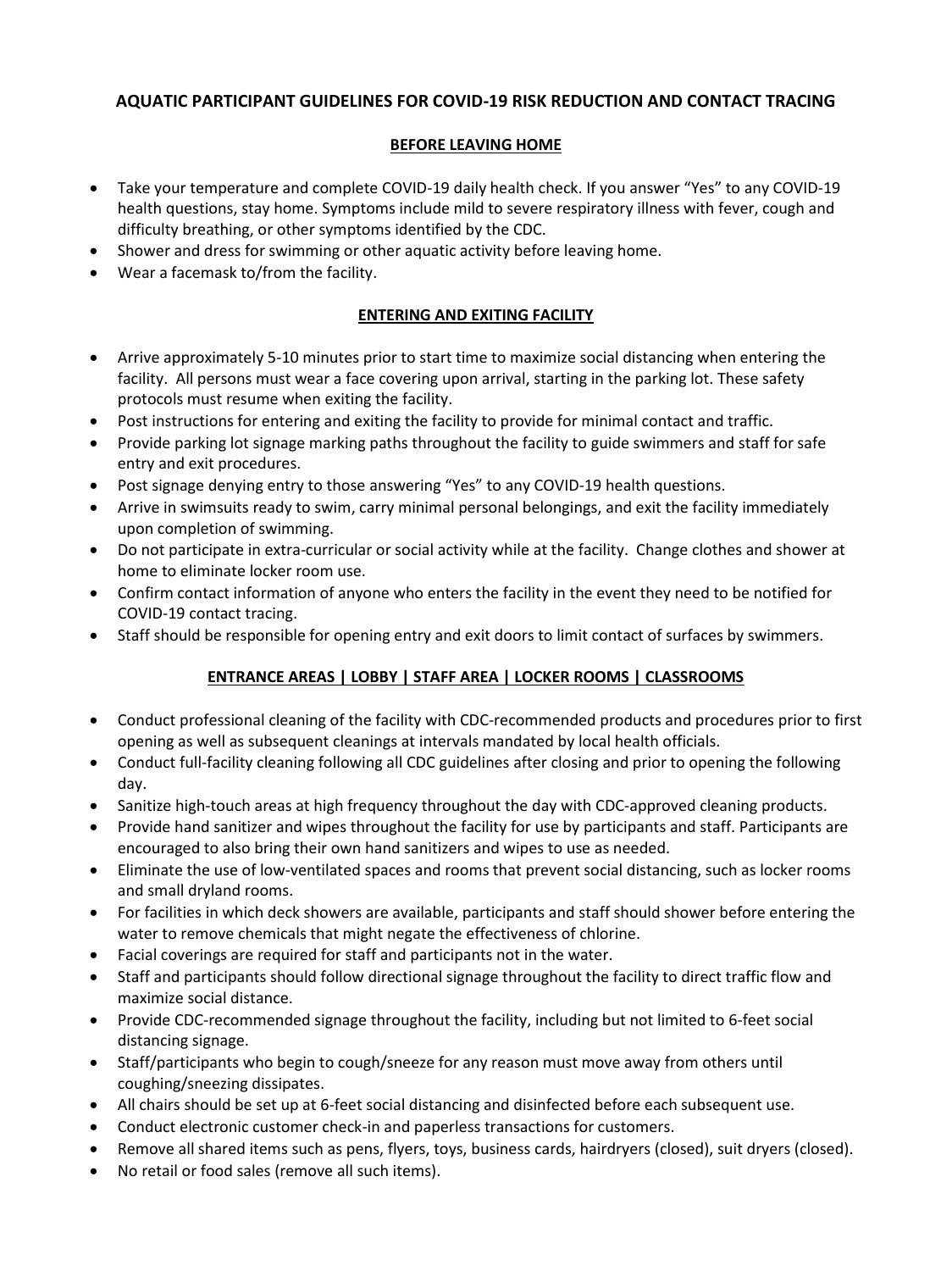- Close drinking fountains (if permitted by local law).
- Open doors, if appropriate, to increase outdoor air circulation.
- Close employee staff rooms or limit the number of employees in staff rooms at one time to maintain social distancing.

#### **POOL**

- Wash your hands with a disinfectant soap and water (for 20 seconds or longer) or use a hand sanitizer before entering the pool.
- Remove all unnecessary toys or pool equipment from the pool and pool deck.
- Any equipment will not be shared (e.g. goggles).
- Wear appropriate PPE if the facility has in-water instructors (such as "plastic shields" that allow ease of breathing for instructors).
- Reduce class sizes and limit the capacity of in-water participants to maintain proper social distancing (diagrams below).
- Establish appropriate start and stop points for participants to maximize social distancing.
- Follow directions for spacing and stay at least six feet apart from each other. Do not make physical contact with others, such as shaking hands or giving a high five.
- Maintain proper pool chemistry at all times.
- Facilities that can shift toward more outdoor-like environments should do so (i.e., open all window bays, bubbles, retractable roofs, etc.).

#### **ADDITIONAL MANAGERIAL TIPS**

- Each team/club will have a COVID-19 liaison responsible for staying current on community and state recommendations and any associated changes.
- Train staff on COVID-19 protocols prior to reopening.
- Establish staff working in "pods" with the same set of staff working together on shifts to limit exposure between staff.
- Maintain all required capacity limits in the facility as required by local or state law.
- Limit one adult present for each minor child (if possible).
- Ensure cleaning supplies are stored appropriately and out of reach of children.
- Share social media messaging to customers regarding preventing the spread of COVID-19.
- Keep a proper record of all employees and customers in the facility at any time in the event of a COVID-19 infection.
- Staff/participants must see a physician and be cleared for training after being diagnosed or suspected to have COVID-19.
- Make it clear that there is no penalty for missing practice for illness, and that if a participant or any member of their family does not feel well, they should stay home.
- During classroom portions of training, such as for lifeguarding or CPR/AED training, if social distancing modifications cannot be maintained due to limited classroom space, reduce the number of participants per instructor accordingly.
- Ensure adequate training equipment (CPR manikins, AED trainers, rescue tubes, etc.) is available to reduce the spread of disease for any staff training.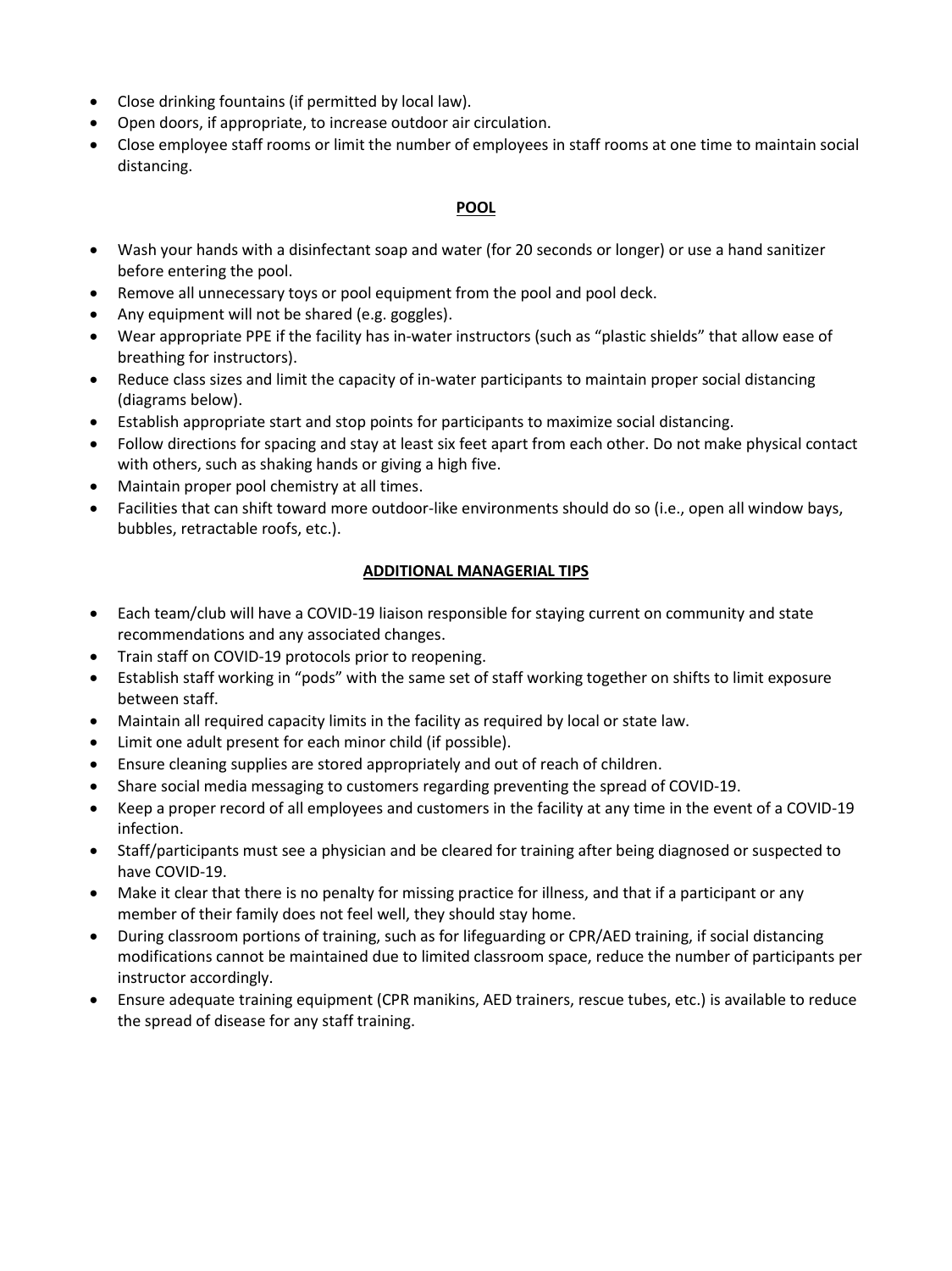#### SAMPLE DIAGRAMS FROM USA SWIMMING:



**12 SWIMMERS** 



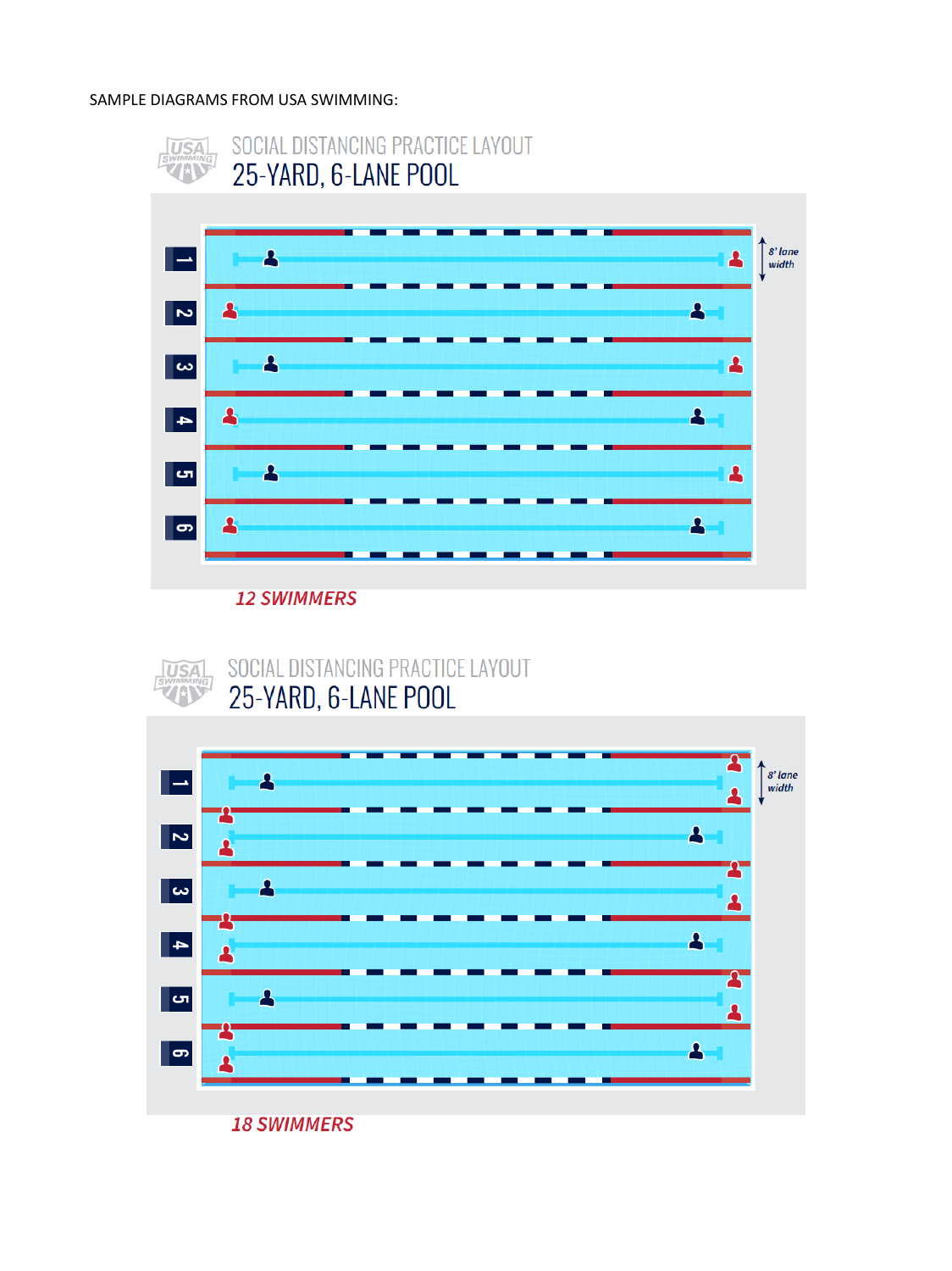

# SOCIAL DISTANCING PRACTICE LAYOUT 25-YARD, 6-LANE POOL



**27 SWIMMERS** 





**60 SWIMMERS**